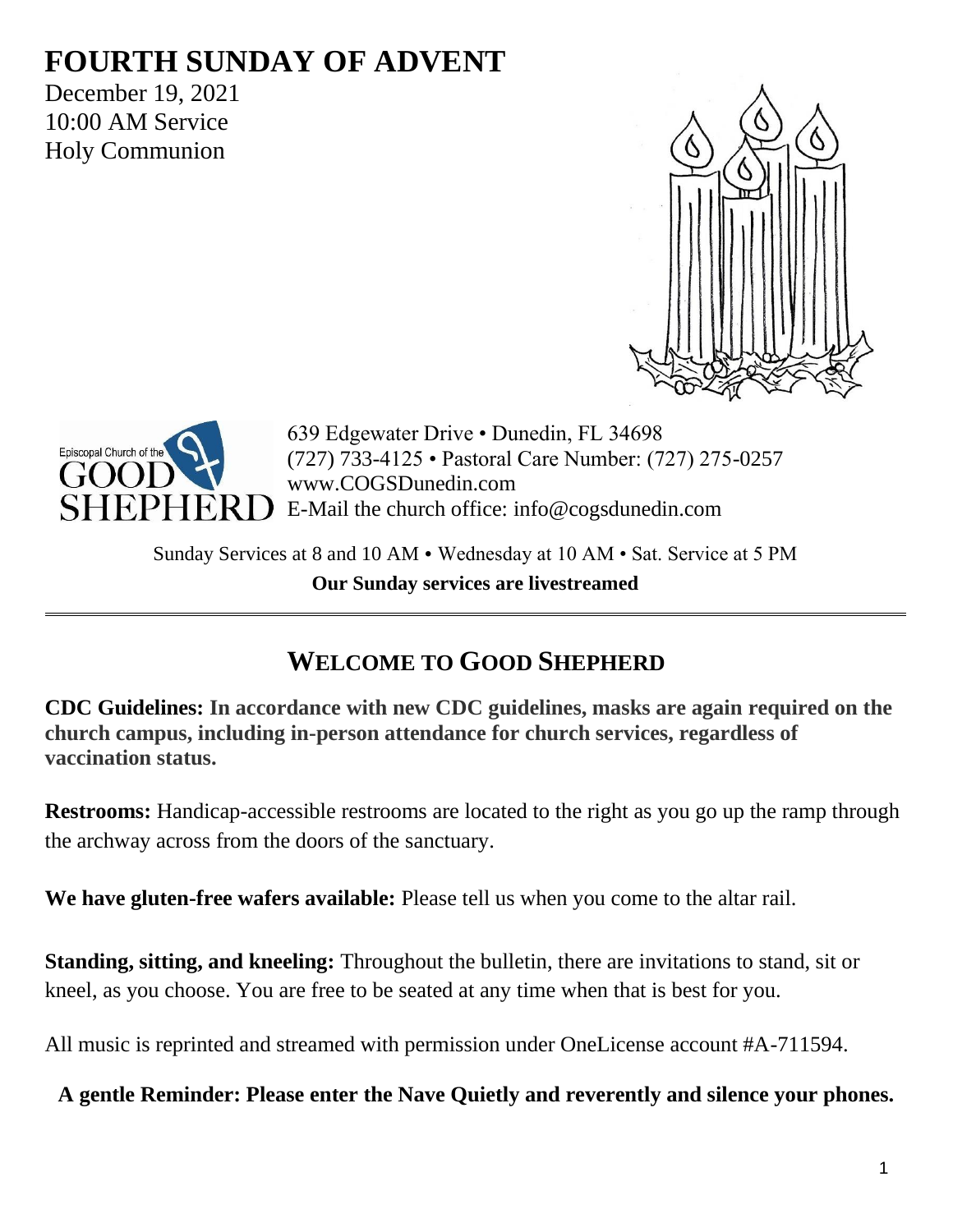# **GATHERING FOR WORSHIP**

**VOLUNTARY** Festival Prelude on VENI EMMANUEL George Schafer (1919-2001) *[During the Prelude, please prepare for worship by observing attentive silence.]*

# **WELCOME AND ANNOUNCEMENTS**

**LIGHTING THE ADVENT WREATH**

*[Please stand when the chimes sound and face the Baptistry in the rear of the sanctuary.]*

**PRAYER FOR THE FOURTH CANDLE OF ADVENT: PEACE**

*Lector* Today we light four candles. The first candle calls us to behold the glory of the season with renewed wonder. Advent is a time to be awed by God's redeeming love for the lost and broken. The second candle calls us to reclaim the promises of God spoken in ages past. As the light fills this room, so the Work of God fills our world with hope for the hurting, peace for the restless, and joy for the heavy hearted. The third candle is an invitation to wait patiently upon the Lord. In a world where we often lack for patience, Advent reminds us to rest in God's timing and trust God's plan. The fourth candle challenges us to grow in faithful expectation. As people whose faith often becomes tamed to the miraculous, Advent is a time to remember afresh a God in whom all things are possible.

#### **ADVENT HYMN** The Wonder of Christmas Joel Raney



The publisher grants permission to reproduce this page for congregational use.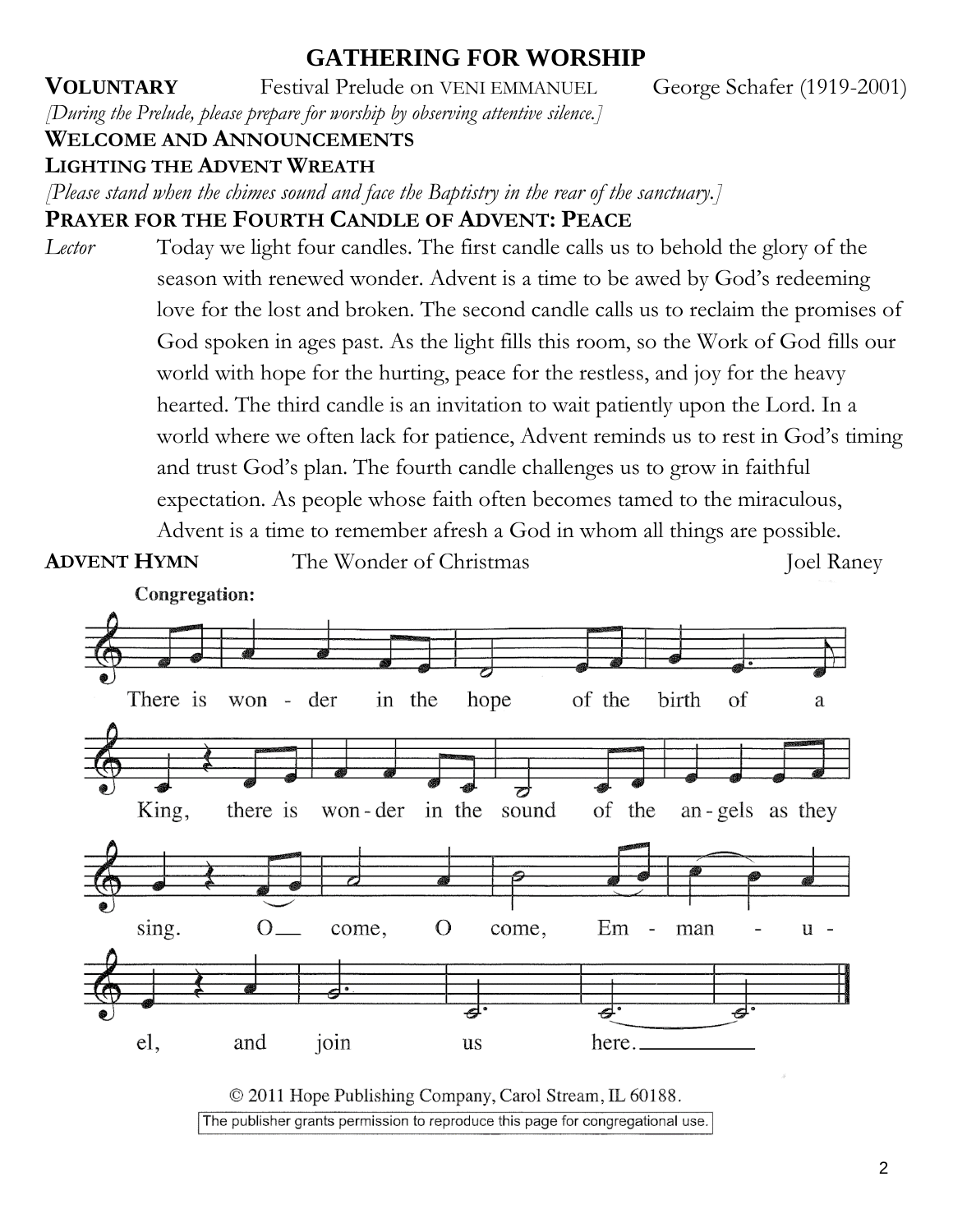**Of the Father's love begotten, ere the worlds began to be, he is Alpha and Omega, he the source, the ending he, of the things that are, that have been, and that future years shall see, evermore and evermore!**

**O that birth for ever blessèd, when the Virgin, full of grace, by the Holy Ghost conceiving, bore the Savior of our race; and the Babe, the world's Redeemer, first revealed his sacred face, evermore and evermore!**

**Let the heights of heaven adore him; angel hosts, his praises sing; powers, dominions, bow before him, and extol our God and King; let no tongue on earth be silent, every voice in concert ring, evermore and evermore!**

**Christ, to thee with God the Father, and, O Holy Ghost, to thee, hymn and chant and high thanksgiving, and unwearied praises be; honor, glory and dominion, and eternal victory, evermore and evermore!**

#### **THE OPENING ACCLAMATION**

*Celebrant* Blessed be God: Father, Son, and Holy Spirit.

*People* **And blessed be God's kingdom, now and for ever. AMEN.**

**COLLECT FOR PURITY**

*All* **Almighty God, unto whom all hearts are open, all desires known, and from whom no secrets are hid. Cleanse the thoughts of our hearts by the inspiration of thy Holy Spirit, that we may perfectly love thee, and worthily magnify thy holy Name; through Christ our Lord. Amen.**

#### **THE COLLECT OF THE DAY**

*Celebrant* The Lord be with you. *People* **And also with you.**

*Celebrant* Let us pray… Purify our conscience, Almighty God, by your daily visitation, that your Son Jesus Christ, at his coming, may find in us a mansion prepared for himself; who lives and reigns with you, in the unity of the Holy Spirit, one God, now and for ever.

*All* **AMEN**.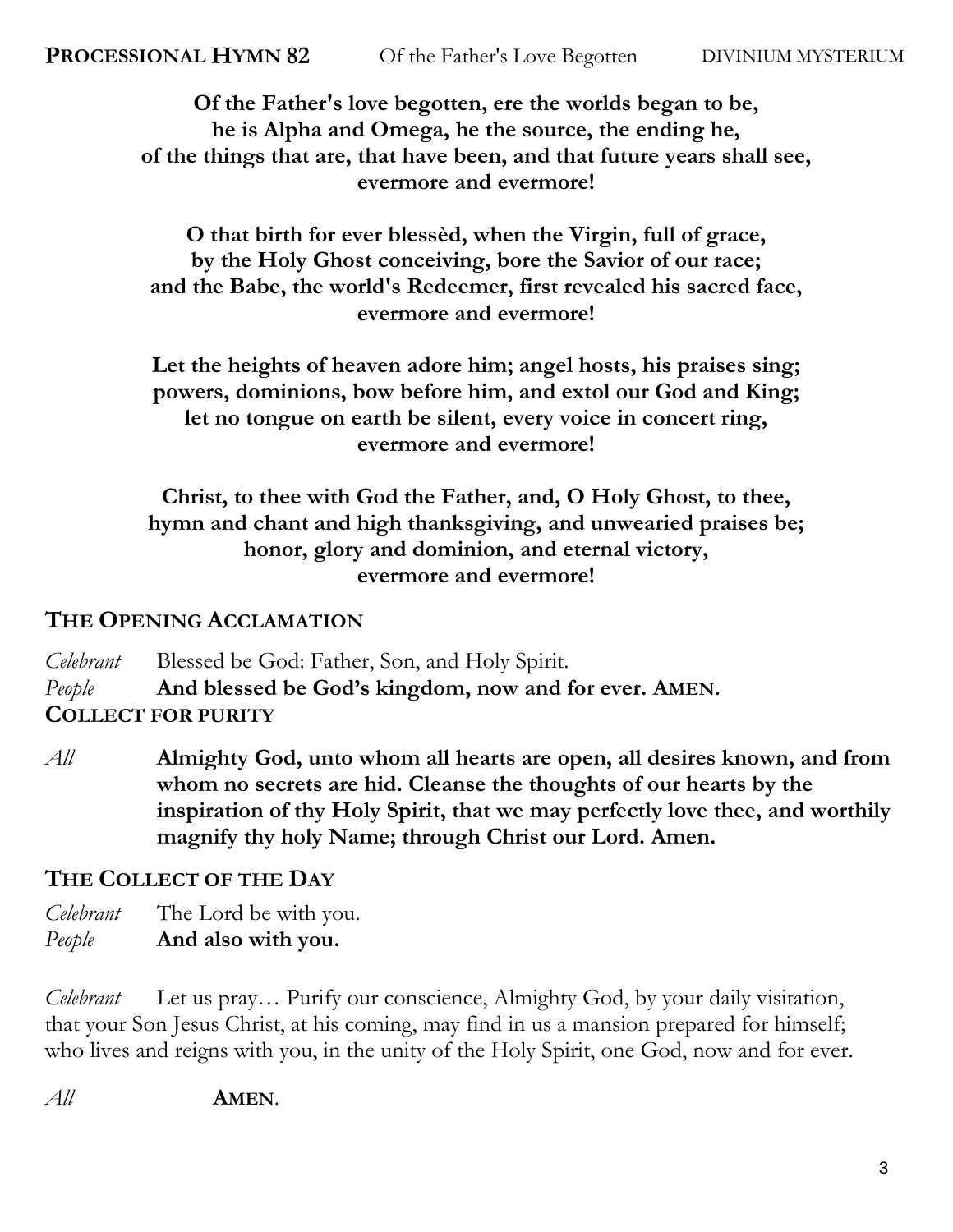# **THE WORD OF GOD**

*The people sit.*

THE FIRST READING: Micah 5:2-5a *Lector The First Reading is taken from Micah chapter 5…*

You, O Bethlehem of Ephrathah, who are one of the little clans of Judah, from you shall come forth for me one who is to rule in Israel, whose origin is from of old, from ancient days. Therefore he shall give them up until the time when she who is in labor has brought forth; then the rest of his kindred shall return to the people of Israel. And he shall stand and feed his flock in the strength of the LORD, in the majesty of the name of the LORD his God. And they shall live secure, for now he shall be great to the ends of the earth; and he shall be the one of peace.

*Lector* The Word of the Lord. *People* **Thanks be to God.**

**CANTICLE 15** My Soul Proclaims Your GreatnessKINGSFOLD

**My soul proclaims your greatness, Lord; I sing my Savior's praise! You looked upon my lowliness, and I am full of grace. Now ev'ry land and ev'ry age this blessing shall proclaim great wonders you have done for me, and holy is your name.** 

**To all who live in holy fear your mercy ever flows. With mighty arm you dash the proud, their scheming hearts expose. The ruthless you have cast aside, the lowly throned instead; The hungry filled with all good things, the rich sent off unfed.**

**To Israel, your servant blest, your help is ever sure; The promise to our parents made their children will secure. Sing glory to the Holy One, give honor to the Word, And praise the Pow'r of the Most High, one God, by all adored.**

#### **THE SECOND READING** Hebrews 10:5-10

*Lector The Second Reading is taken from Hebrews chapter 10…*

When Christ came into the world, he said, "Sacrifices and offerings you have not desired, but a body you have prepared for me; in burnt offerings and sin offerings you have taken no pleasure. Then I said, 'See, God, I have come to do your will, O God' (in the scroll of the book it is written of me)." When he said above, "You have neither desired nor taken pleasure in sacrifices and offerings and burnt offerings and sin offerings" (these are offered according to the law), then he added, "See, I have come to do your will." He abolishes the first in order to establish the second. And it is by God's will that we have been sanctified through the offering of the body of Jesus Christ once for all.

*Lector* The Word of the Lord. *People* **Thanks be to God.**

4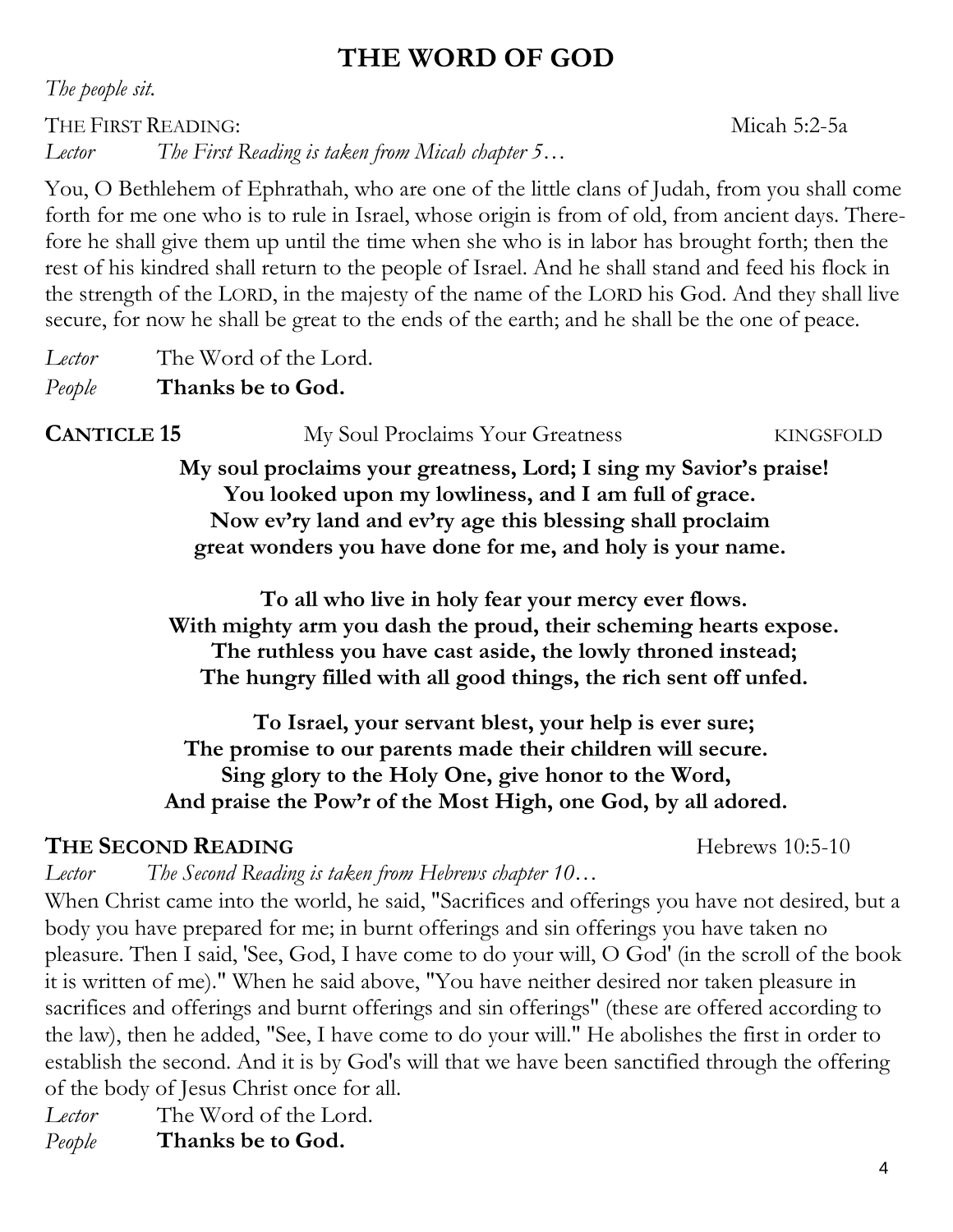**THE GOSPEL ACCLAMATION** O Come, O Come Emmanuel TUNE: VENI EMMANUEL

#### **O come, thou Key of David, Come and open wide our heavenly home; Make safe the way that leads on high, and close the path to misery. Rejoice! Rejoice! Emmanuel shall come to thee, O Israel!**

**THE GOSPEL** Luke 1:39-45(46-55)

## *Deacon* The Holy Gospel of our Lord Jesus Christ according to Luke. *People* **Glory to you, Lord Christ.**

*Deacon* In those days Mary set out and went with haste to a Judean town in the hill country, where she entered the house of Zechariah and greeted Elizabeth. When Elizabeth heard Mary's greeting, the child leaped in her womb. And Elizabeth was filled with the Holy Spirit and exclaimed with a loud cry, "Blessed are you among women, and blessed is the fruit of your womb. And why has this happened to me, that the mother of my Lord comes to me? For as soon as I heard the sound of your greeting, the child in my womb leaped for joy. And blessed is she who believed that there would be a fulfillment of what was spoken to her by the Lord." [And Mary said, "My soul magnifies the Lord, and my spirit rejoices in God my Savior, for he has looked with favor on the lowliness of his servant. Surely, from now on all generations will call me blessed; for the Mighty One has done great things for me, and holy is his name. His mercy is for those who fear him from generation to generation. He has shown strength with his arm; he has scattered the proud in the thoughts of their hearts. He has brought down the powerful from their thrones, and lifted up the lowly; he has filled the hungry with good things, and sent the rich away empty. He has helped his servant Israel, in remembrance of his mercy, according to the promise he made to our ancestors, to Abraham and to his descendants forever."]

# *Deacon* The Gospel of the Lord. *People* **Praise to you, Lord Christ.**

*The people sit.*

**SERMON** The Rev. Cindy Roehl

*All stand as able.*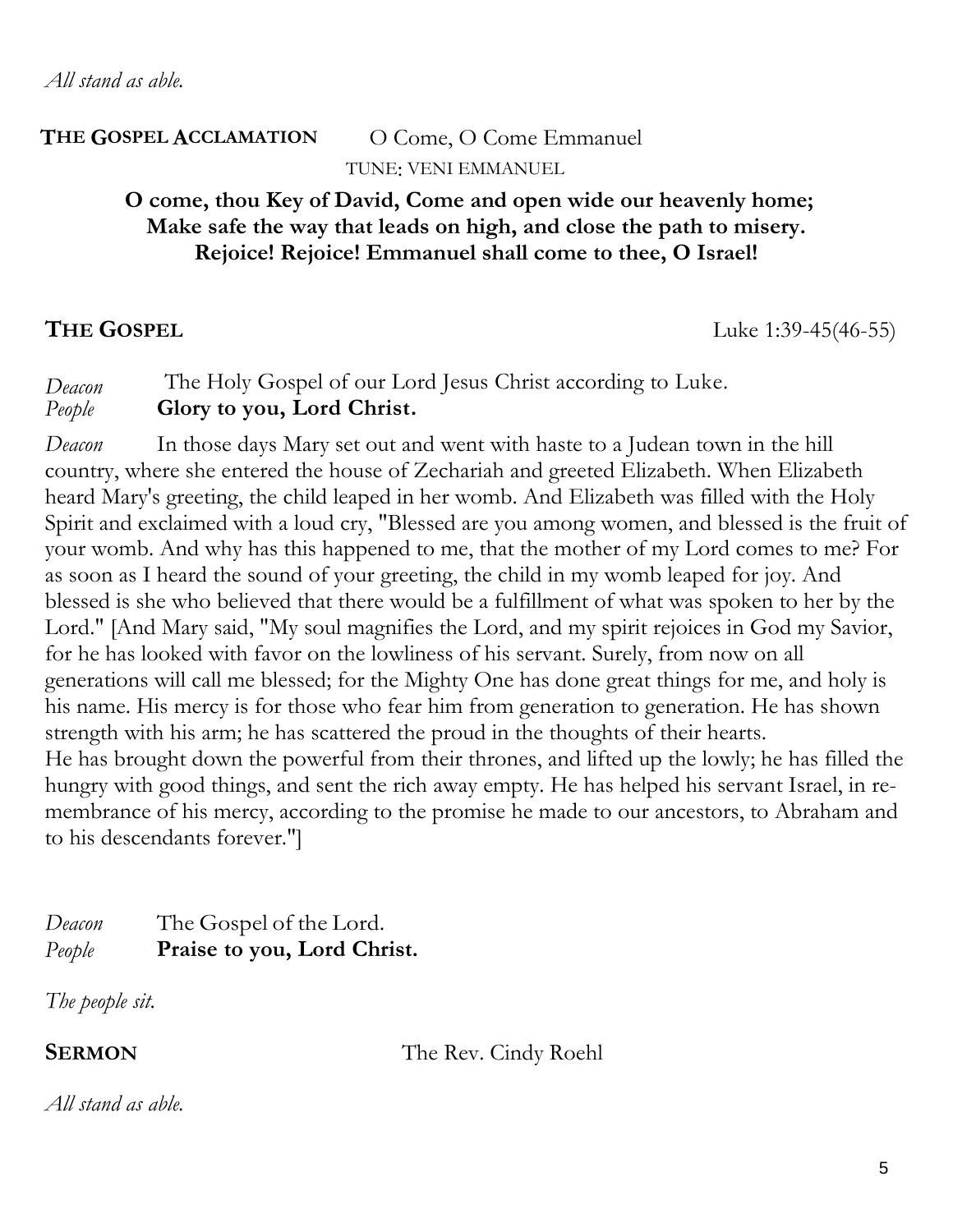#### **THE NICENE CREED**

*People* **We believe in one God, the Father, the Almighty, maker of heaven and earth, of all that is, seen and unseen. We believe in one Lord, Jesus Christ, the only Son of God, eternally begotten of the Father, God from God, Light from Light, true God from true God, begotten, not made, of one Being with the Father. Through him all things were made. For us and for our salvation he came down from heaven: by the power of the Holy Spirit he became incarnate from the Virgin Mary, and was made man. For our sake he was crucified under Pontius Pilate; he suffered death and was buried. On the third day he rose again in accordance with the Scriptures; he ascended into heaven and is seated at the right hand of the Father. He will come again in glory to judge the living and the dead, and his kingdom will have no end. We believe in the Holy Spirit, the Lord, the giver of life, who proceeds from the Father and the Son. With the Father and the Son he is worshiped and glorified. He has spoken through the Prophets. We believe in one holy catholic and apostolic Church. We acknowledge one baptism for the forgiveness of sins. We look for the resurrection of the dead, and the life of the world to come. Amen.**

# **THE PRAYERS OF THE PEOPLE**

*Please sit, stand, or kneel, as you prefer.*

- *Deacon* Let us pray for the Church and for the world.
- *Lector* Grant, Almighty God, that all who confess your Name may be united in your truth, live together in your love, and reveal your glory in the world. *Silence*
- *Lector* Lord, in your mercy
- *People* **Hear our prayer.**
- *Lector* Guide the people of this land, and of all the nations, in the ways of justice and peace; that we may honor one another and serve the common good. *Silence*
- *Lector* Lord, in your mercy
- *People* **Hear our prayer.**
- *Lector* Give us all a reverence for the earth as your own creation, that we may use its resources rightly in the service of others and to your honor and glory. *Silence*
- *Lector* Lord, in your mercy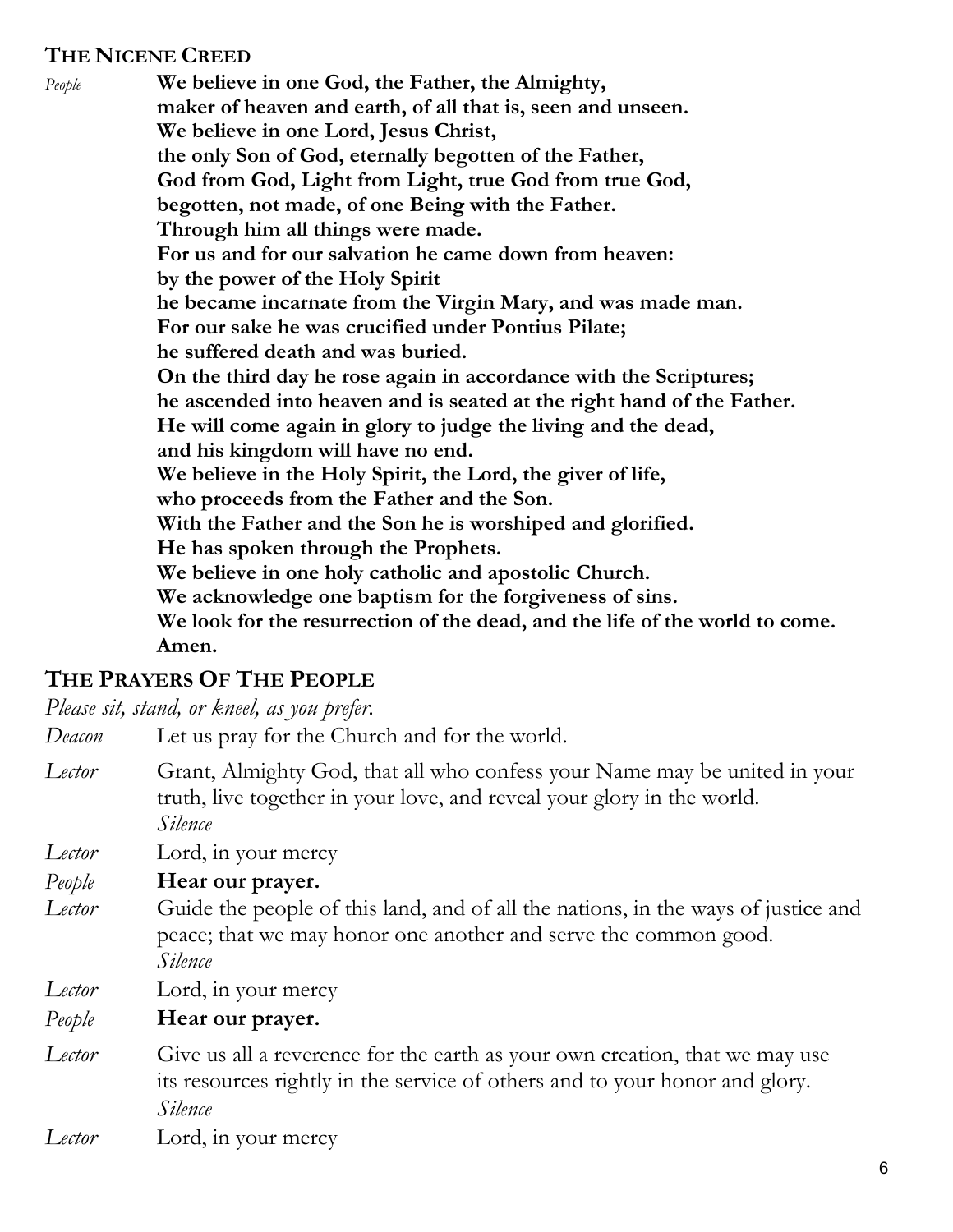## *People* **Hear our prayer.**

*Lector* Bless all whose lives are closely linked with ours, and grant that we may serve Christ in them, and love one another as he loves us. We give you thanks for all the blessings of this life, especially the flowers given today to the Glory of God, and for the birthdays this week for Shirl Ahrens, Cameron Boothe, Michael Tomalesky, Bethany Elder, Aubrey Elder, Barbara Groff, Nancy Fisher and Diane Linton and the anniversaries of Cameron & Sherry Boothe, Troy Abell & Lisa Baker, Jerald & Janet Ozbun*.*

*Silence*

*Lector* Lord, in your mercy

*People* **Hear our prayer.**

*Lector* Comfort and heal all those who suffer in body, mind, or spirit; especially ... [*add names from notebook*] and those we now namealoud or in our hearts [*leave time*, give them courage and hope in their troubles, and bring them the joy of your salvation.

*Silence*

*Lector* Lord, in your mercy

- *People* **Hear our prayer.**
- *Lector* We commend to your mercy all who have died, (especially . . . [*add names from notebook*]) that your will for them may be fulfilled; and we pray that we may share with all your saints in your eternal kingdom. *Silence* Lord, in your mercy
- *People* **Hear our prayer.**

*The Celebrant adds a concluding collect.* 

### **CONFESSION & ABSOLUTION** *Please kneel or stand as able*

*Deacon* Let us confess our sins against God and our neighbor. *(Silence is kept.) People* **Most merciful God, we confess that we have sinned against you in thought, word, and deed, by what we have done, and by what we have left undone. We have not loved you with our whole heart; we have not loved our neighbors as ourselves. We are truly sorry and we humbly repent. For the sake of your Son Jesus Christ, have mercy on us and forgive us; that we may delight in your will, and walk in your ways, to the glory of your Name. AMEN.**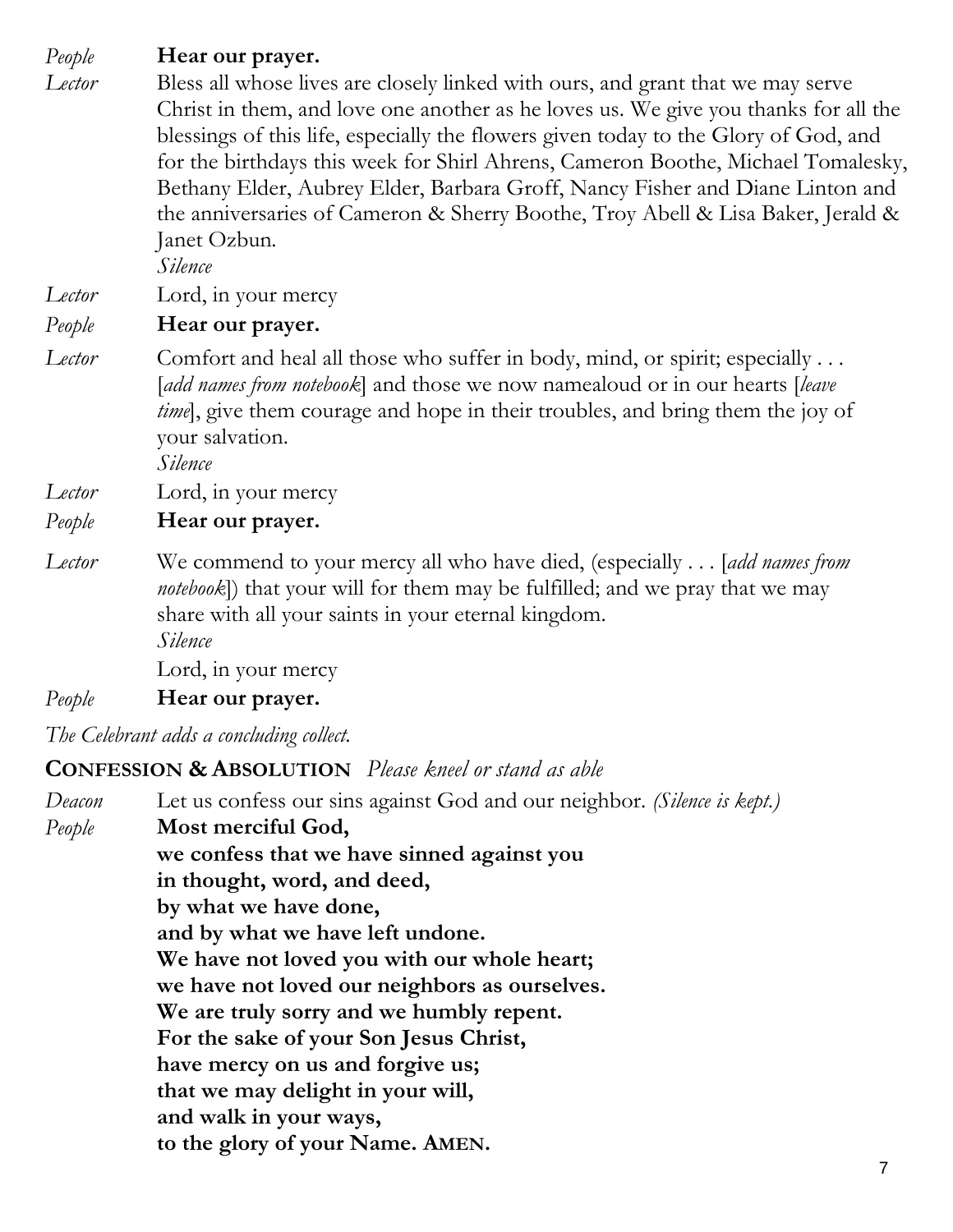*Celebrant* Almighty God have mercy on you, forgive you all your sins through our Lord Jesus Christ, strengthen you in all goodness, and by the power of the Holy Spirit keep you in eternal life.

*All* **AMEN**.

# **THE GREETING OF PEACE**

*Celebrant* The peace of the Lord be always with you.

*People* **And also with you.**

*All may greet one another in the name of the Lord.*

# **THE HOLY COMMUNION**

#### **OFFERTORY SENTENCE**

| <b>OFFERTORY</b> | A Child Is Born in Bethlehem | arr. David Hurd |
|------------------|------------------------------|-----------------|
|                  |                              | Choir           |

*All stand as able.*

#### **THE PRESENTATION**

*Deacon* We gladly present the fruits of our lives to the God who creates us, redeems us and sustains us. May we have the grace to use them to heal God's world.

**PRESENTATION HYMN** Praise God, from Whom All Blessings Flow VENI EMMANUEL

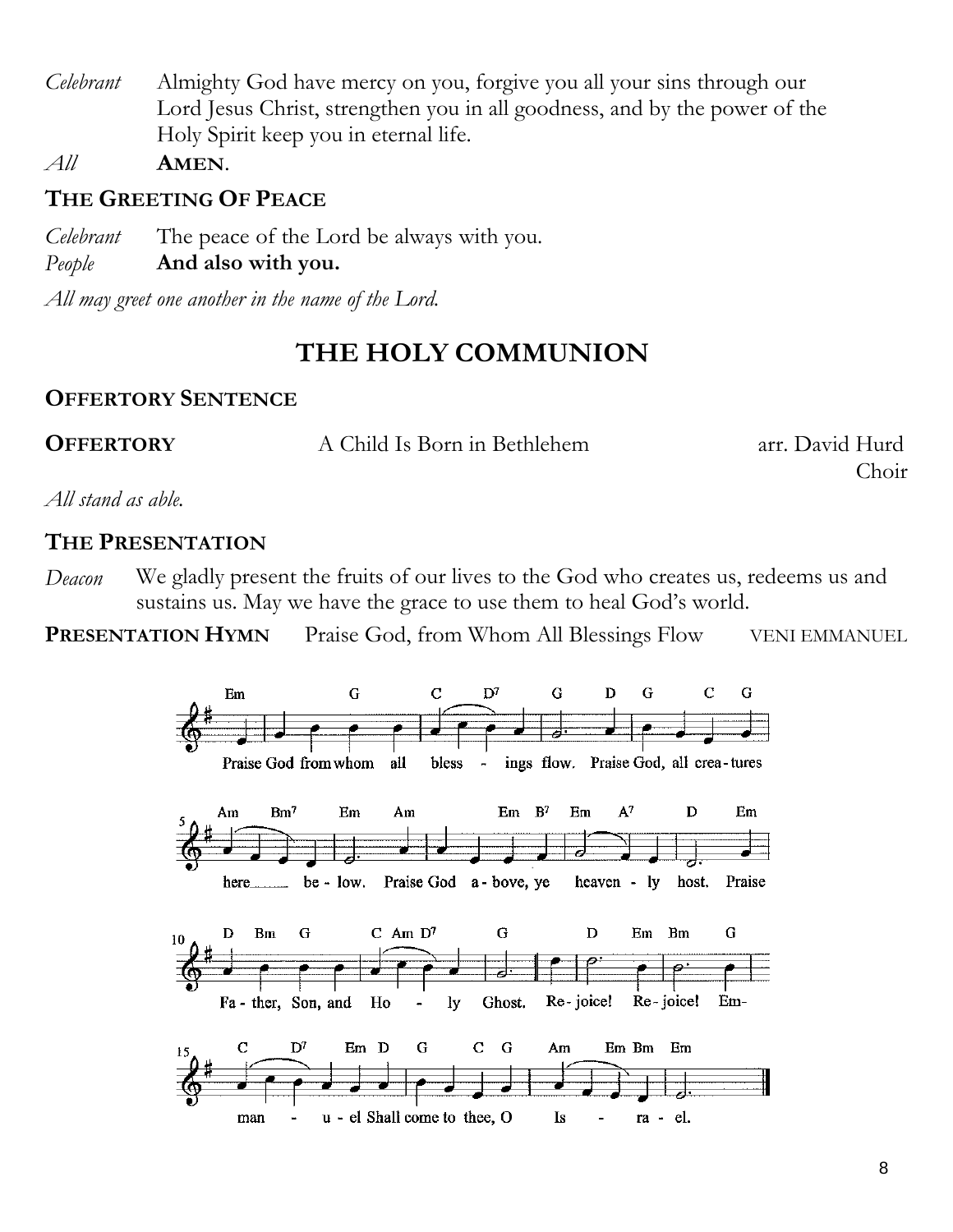# **THE GREAT THANKSGIVING:** Eucharistic Prayer A

| Celebrant | The Lord be with you.                           |
|-----------|-------------------------------------------------|
| People    | And also with you.                              |
| Celebrant | Lift up your hearts.                            |
| People    | We lift them to the Lord.                       |
| Celebrant | Let us give thanks to the Lord our God.         |
| People    | It is right to give him thanks and praise.      |
| Celebrant | It is right, and a good and joyful thing, alway |

rays and everywhere to give thanks to you, Father Almighty, Creator of heaven and earth.

*Celebrant* (*Proper Preface)*

Therefore, we praise you, joining our voices with Angels and Archangels and with all the company of heaven, who for ever sing this hymn to proclaim the glory of your Name:



Copyright 1990 Steve Garnaas-Holmes. Published by The General Board of Discipleship of The United Methodist Church, PO Box 340003, Nashville TN 37203. Website www.umcworship.org. This music may be reproduced and used in congregational worship with the inclusion of the complete copyright citation. It may not be used for profit, sold, republished, or placed on a website.

### *The Celebrant continues*

Holy and gracious Father: In your infinite love you made us for yourself, and, when we had fallen into sin and become subject to evil and death, you, in your mercy, sent Jesus Christ, your only and eternal Son, to share our human nature, to live and die as one of us, to reconcile us to you, the God and Father of all.

He stretched out his arms upon the cross, and offered himself, in obedience to your will, a perfect sacrifice for the whole world.

On the night he was handed over to suffering and death, our Lord Jesus Christ took bread; and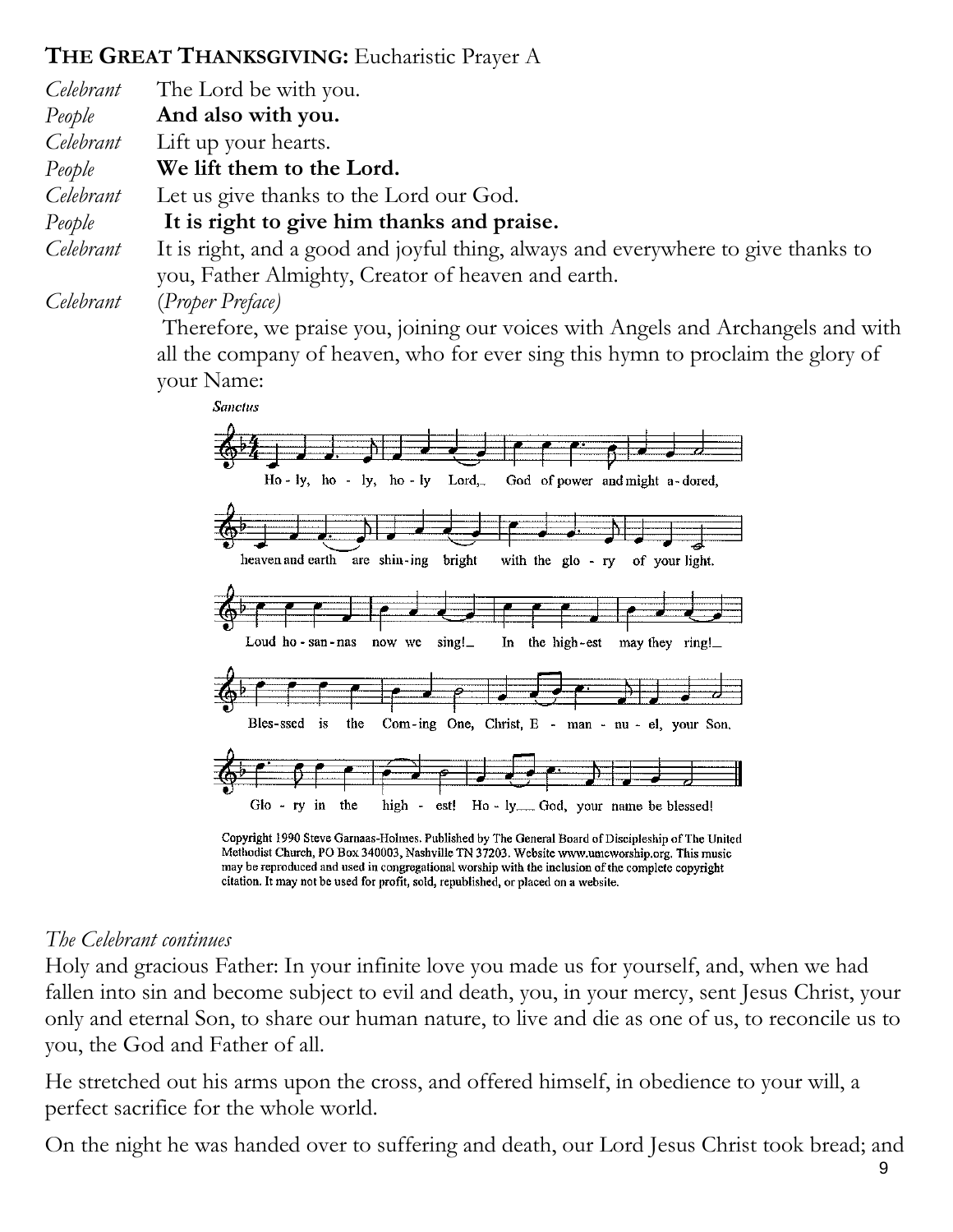when he had given thanks to you, he broke it, and gave it to his disciples, and said, "Take, eat: This is my Body, which is given for you. Do this for the remembrance of me."

After supper he took the cup of wine; and when he had given thanks, he gave it to them, and said, "Drink this, all of you: This is my Blood of the new Covenant, which is shed for you and for many for the forgiveness of sins. Whenever you drink it, do this for the remembrance of me." Therefore we proclaim the mystery of faith:

# *Celebrant and People* **Christ has died. Christ is risen. Christ will come again.**

## *The Celebrant continues*

We celebrate the memorial of our redemption, O Father, in this sacrifice of praise and thanksgiving. Recalling his death, resurrection, and ascension, we offer you these gifts.

Sanctify them by your Holy Spirit to be for your people the Body and Blood of your Son, the holy food and drink of new and unending life in him. Sanctify us also that we may faithfully receive this holy Sacrament, and serve you in unity, constancy, and peace; and at the last day bring us with all your saints into the joy of your eternal kingdom.

All this we ask through your Son Jesus Christ: By him, and with him, and in him, in the unity of the Holy Spirit all honor and glory is yours, Almighty Father, now and for ever.

*All* **AMEN.**

# **THE LORD'S PRAYER**

*Celebrant* And now as our Savior Christ has taught us, we are bold to say, *People* **Our Father, who art in heaven, hallowed be thy Name, thy kingdom come, thywill be done, on earth as it is in heaven. Give us this day our daily bread. Andforgive us our trespasses, as we forgive those who trespass against us. And lead us not into temptation, but deliver us from evil. For thine is the kingdom,and the power, and the glory, for ever and ever. Amen.**

### **THE BREAKING OF THE BREAD**

*The Celebrant breaks the consecrated bread. A period of silence is kept.*

*Celebrant* Alleluia! Christ our Passover is sacrificed for us;

*People* **Therefore let us keep the feast. Alleluia!**

*Celebrant* The Gifts of God for the People of God.

*All are invited to receive the Sacrament in one kind. If you desire a blessing instead, cross your arms over your chest.*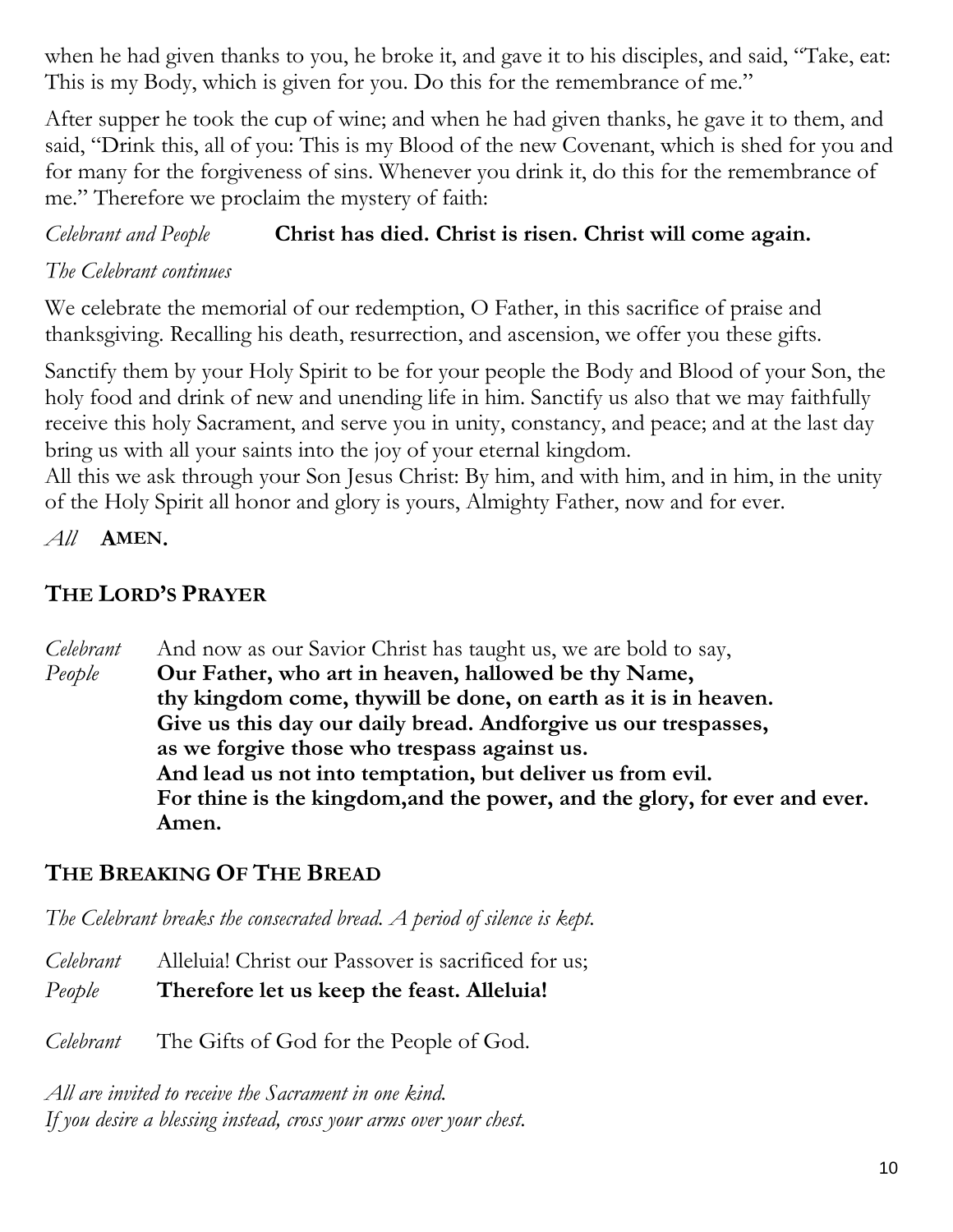| <b>COMMUNION</b>      | Midwint |
|-----------------------|---------|
| Please remain seated. |         |

**COMMUNION** Midwinter Gustav Holst *Please remain seated.* Cindy Huffman, Alto

#### **POST COMMUNION HYMN 73** The King Shall Come TUNE: ST. STEPHEN

**The King shall come when morning dawns and light triumphant breaks; when beauty gilds the eastern hills and life to joy awakes.**

**Not, as of old, a little child, to bear, and fight, and die, but crowned with glory like the sun that lights the morning sky.**

**The King shall come when morning dawns and light and beauty brings: Hail, Christ the Lord! Thy people pray, come quickly, King of kings.**

#### **THE PRAYER AFTER COMMUNION**

*Celebrant* Let us pray… *All* **Almighty and everliving God, we thank you for feeding us with the spiritual food of the most precious Body and Blood of your Son our Savior Jesus Christ; and for assuring us in these holy mysteries that we are living members of the Body of your Son, and heirs of your eternal kingdom. And now, Father, send us out to do the work you have given us to do, to love and serve you as faithful witnesses of Christ our Lord. To him, to you, and to the Holy Spirit, be honor and glory, now and for ever. Amen.**

#### **THE BLESSING**

**THE SENDING HYMN 65** Prepare the Way, O Zion TUNE: BEREDEN VAG FOR HERRAN

> **Prepare the way, O Zion, your Christ is drawing near! Let every hill and valley a level way appear. Greet One who comes in glory, foretold in sacred story. Oh, blest is Christ that came in God's most holy name.**

**He brings God's rule, O Zion; he comes from heaven above. His rule is peace and freedom, and justice, truth, and love. Lift high your praise resounding, for grace and joy abounding. Oh, blest is Christ that came in God's most holy name.**

**Fling wide your gates, O Zion; your Savior's rule embrace. His tidings of salvation proclaim in every place. All lands will bow before him, their voices will adore him. Oh, blest Christ that came in God's most holy name.**